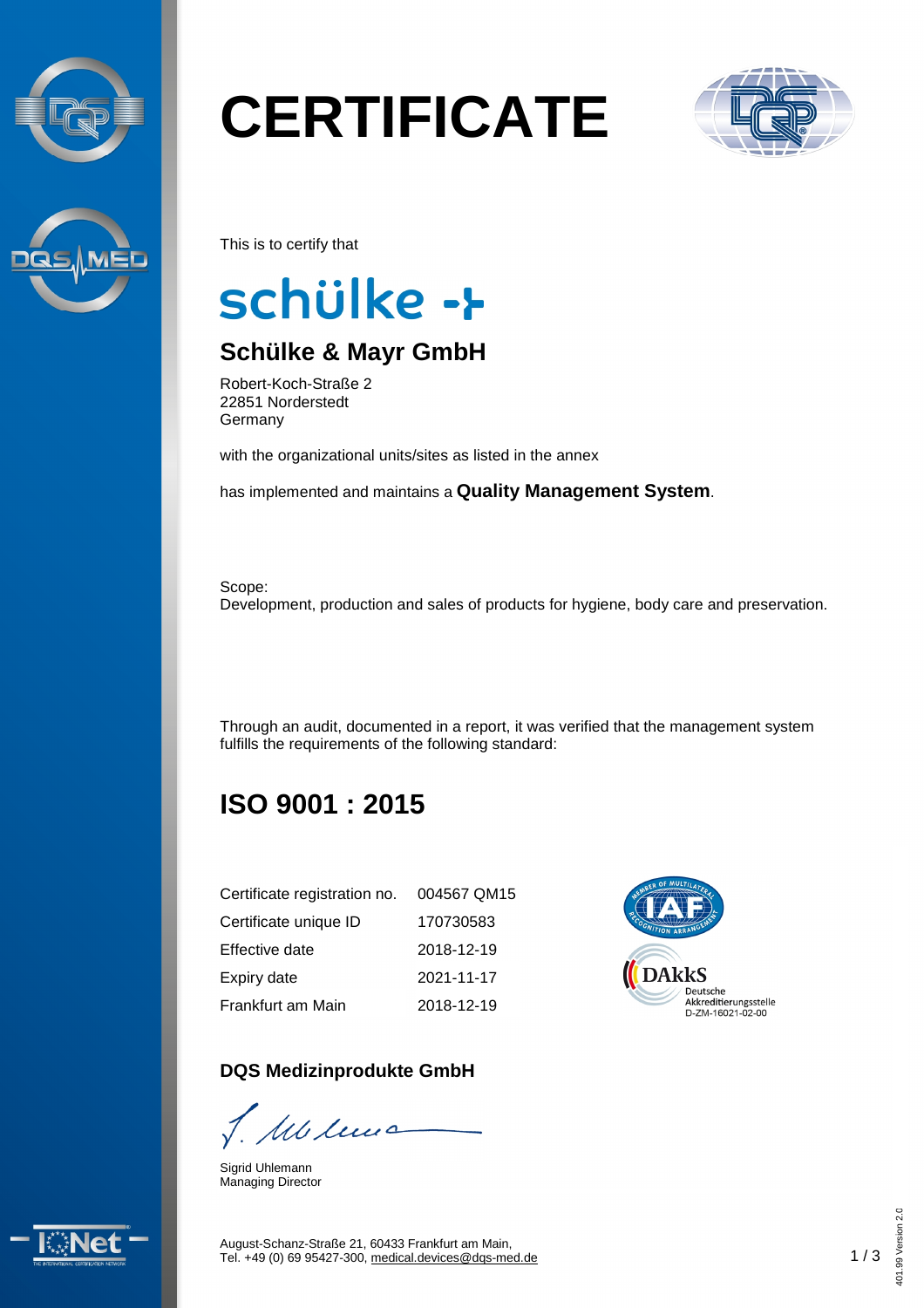



**Annex to certificate Certificate registration No.: 004567 QM15 Certificate unique ID: 170730583 Effective date: 2018-12-19**

#### **Schülke & Mayr GmbH**

Robert-Koch-Straße 2 22851 Norderstedt Germany

**Location Scope**

**Schülke & Mayr GmbH** Robert-Koch-Straße 2 22851 Norderstedt Germany

**Schülke & Mayr AG** Sihlfeldstrasse 58 8003 Zürich **Switzerland** 

**Schülke & Mayr Ges. m. b. H.** Seidengasse 9 1070 Wien Austria

**Schülke & Mayr GmbH** Altenhöfer Allee 5 60438 Frankfurt Germany

**Schülke France S.A.R.L.** 22, Terrasse Bellini Paris La Defense 92800 Puteaux Cedex France

**Schülke & Mayr UK Ltd.** Cygnet House, 1 Jenkin Road, Meadowhall Sheffield, S9 1AT United Kingdom

Development, production and sales of products for hygiene, body care and preservation.

Sales of products for hygiene, body care and preservation.

Sales of products for hygiene, body care and preservation.

Sales of products for hygiene, body care and preservation.

Sales of products for hygiene, body care and preservation.

Sales of products for hygiene, body care and preservation.